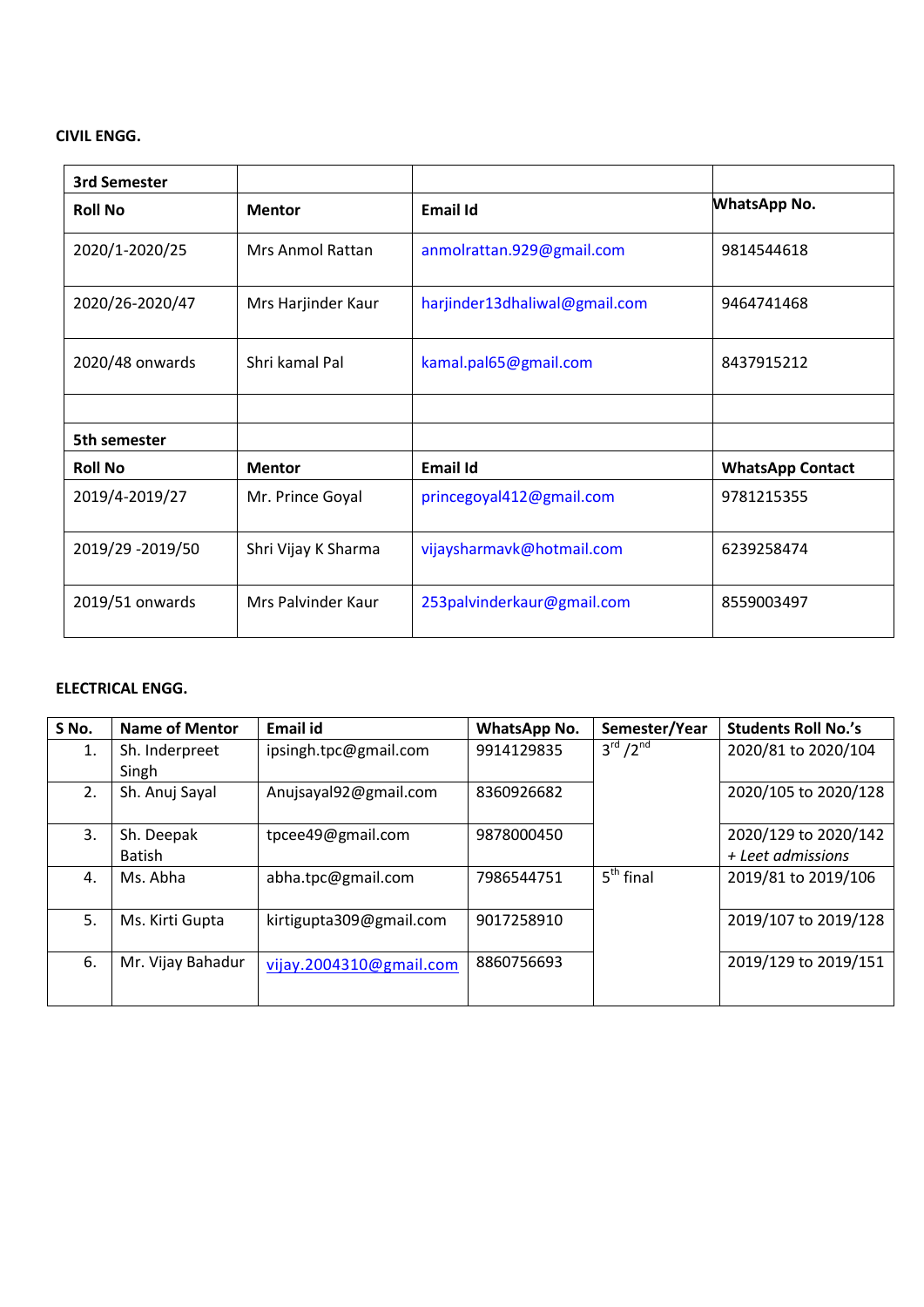| Semester/Roll No.                                                                   | Group       | Name of the<br><b>Mentor</b> | Mobile no of<br><b>Mentor</b> | <b>Email</b>               |
|-------------------------------------------------------------------------------------|-------------|------------------------------|-------------------------------|----------------------------|
| $2nd$ Year (Roll No. 2020/161 to<br>2020/179)                                       | Group - I   | Mr. Chatwinder<br>Singh      | 9988009522                    | chatwinder@gmail.com       |
| $2nd$ Year (Roll No. 2020/180 to<br>2020/200)                                       | Group - II  | Mr. Harinderjit<br>Singh     | 9463543342                    | jitlikhari741@gmail.com    |
| $2nd$ Year (Roll No. 2020/201 to<br>2020/208 & LEET students)                       | Group - III | Dr. Arminder Singh           | 8054932276                    | arminderwalia@gmail.com    |
| 3rd Year (Roll No. 2019/163 to<br>2019/184)                                         | Group - I   | Mr. Rajan Verma              | 9915266118                    | rajan.r.verma@gmail.com    |
| 3rd Year (Roll No. 2019/185 to<br>2019/211)                                         | Group - II  | Mr. Vickramjeet<br>Singh     | 8146555298                    | er.vickram07@gmail.com     |
| 3rd Year (Roll No. 2019/212 to<br>2019/218, 2018/202,<br>2018/209, & LEET students) | Group - III | Dr. Rohit Rampal             | 6280373915                    | rampal rohit86@yahoo.co.in |

# **Architectural Assistantship**

| Sem.            | <b>Name of the Mentor</b> | Email                   | <b>Mobile no of Mentor</b> |
|-----------------|---------------------------|-------------------------|----------------------------|
| $2^{\text{rd}}$ | Ms.Arsheen Kaur           | arsheenkr006@gmail.com  | 9815825731                 |
| ς <sup>th</sup> | Ms. Premjeet Kaur         | premjeet_kaur@yahoo.com | 9876936297                 |

### **COMPUTER ENGG.**

| Sr.NO          | <b>SEMSETER-</b><br><b>SECTION (GROUP)</b> | <b>FACULTY NAME</b>  | <b>Mobile No</b> | E-mail Id                          |
|----------------|--------------------------------------------|----------------------|------------------|------------------------------------|
| $\mathbf{1}$   | $3rd$ CS-A G1                              | Mr. Harjeet Singh    | 727206001        | harjeetsinghbiviaan@gmail.com      |
| $\overline{2}$ | $3^{\text{rd}}$<br>$CS-A G2$               | Ms. Tarandeep Kaur   | 9780660577       | Taran0218@gmail.com                |
| $\overline{3}$ | $3rd$ CS-B G1                              | Ms. Pallavi Sharma   | 7986031280       | Sharmapallavi1410@yahoo.com        |
| 4              | $3rd$ CS-B G2                              | Mr. Karanpreet Singh | 9915479943       | Karanpreetvirak88@gmail.com        |
| 5              | $5^{th}$ CS A -G1                          | Mr. Yadwinder Singh  | 9878291001       | Yadwinder.singh.shergill@gmail.com |
| 6              | $5th$ CS A-G2                              | Ms. Prabhjot Kaur    | 7087489943       | Jot.virak999@gmail.com             |
| $\overline{7}$ | $5th$ CS B -G1                             | Mr. Gagandeep Singh  | 9463378364       | Gagandeep6385@gmail.com            |
| 8              | $5th$ CS B-G2                              | Ms. Kirandeep Kaur   | 9465702295       | Kiran.khurmi@gmail.com             |